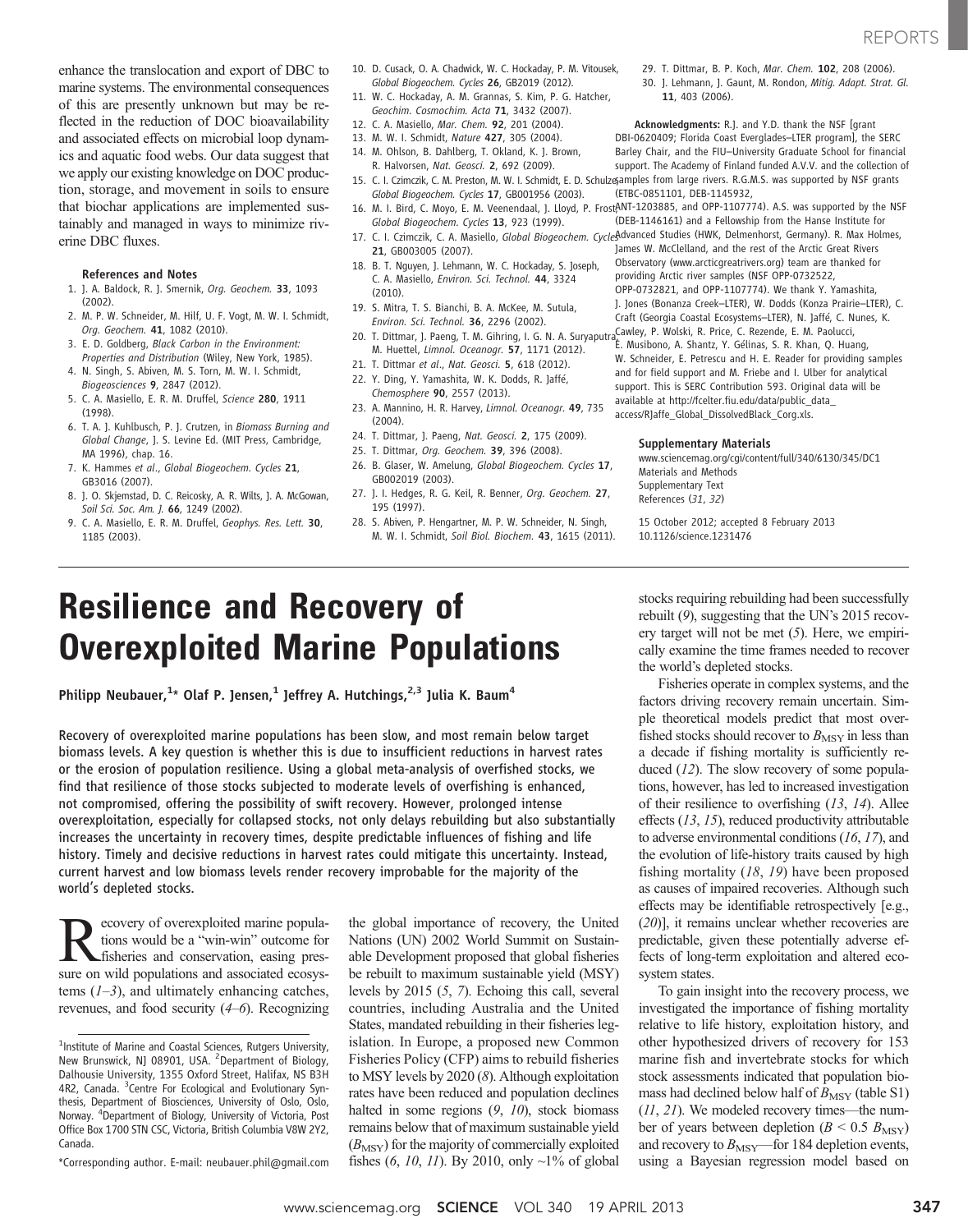## REPORTS

stochastic population dynamics. Our models incorporate survival analysis methods to accommodate the "censored" nature of the data for stocks whose recovery is incomplete (22). From these models, we predict expected recovery times, quantify their uncertainty, and determine conditions under which population resilience is compromised.

Recovery is a multifaceted process. Our models reveal that it is driven not only by the minimum relative biomass to which stocks are depleted  $(B/B<sub>MSY</sub>)$ , their relative fishing mortality during recovery  $(F/F_{\text{MSY}})$ , and their intrinsic rate of increase  $(r)$ , but also by their exploitation history the interplay between how long and how hard stocks are fished before their depletion (Fig. 1). On their own, exploitation time (the time between the development year of a fishery and its year of depletion) and historic fishing intensity (the long-term average relative fishing mortality during this time) are positive influences, shortening recovery time (Fig. 1). The interaction of these two variables (exploitation history) is, however, negative. Although particularly intense exploitation histories (e.g.,  $6F_{\text{MSY}}$ ) may thus slow recoveries (Fig. 2, A and C), moderate levels of overexploitation before depletion (e.g.,  $2F_{\text{MSY}}$ ) appear to enhance the resilience of stocks to such harvest regimes, resulting in shorter rebuilding times once they are depleted (all else being equal) (Figs. 1A, 2, A and C, and 3A).

Our results are consistent with the hypothesis that moderate overexploitation can generate lifehistory changes, which increase  $r$  to a value greater than that of a population that has not adapted to overfishing. Plastic and evolutionary changes in maturation schedules appear to compensate for initial losses in spawning output caused by selective removal of relatively large, fecund individuals (22, 23) and thus increase resilience to overfishing (22). These changes are, however, relatively slow and likely scale with applied fishing pressure and duration (22–24). Stocks that are depleted over a relatively short time (e.g., <30 years) through moderate overfishing thus exhibit substantially slower and less predictable recovery rates than those that experienced a long history of overfishing (e.g., >50 years) at the same moderate rate before depletion (Fig. 2A). The former may occur for depletions that are caused at least partly by adverse environmental regimes and/or for overfished populations that had insufficient time to adapt to fishing regimes.

Although our analysis also provides some evidence that intense long-term overfishing eventually impedes resilience, such negative effects are predicted to manifest only at extremely high and sustained fishing mortalities, which occur rarely in our data (Fig. 3A and fig. S1). This empirical result is consistent with recent theoretical studies suggesting that maladaptive effects of fishing are likely slow to manifest and may have limited negative effect on recovery to  $B_{\text{MSY}}$  levels (22). Nonetheless, the altered phenotypic and genotypic composition resulting from continued overexploitation might be undesirable for reasons other than recovery per se, such as increased variability in biomass trends and decreased resilience to adverse environmental conditions that may compromise long-term productivity of these populations.

We find that recovery is generally predictable and achievable within a decade for stocks with average exploitation histories (i.e., historic fishing intensity  $\sim 2.3 F_{\text{MSY}}$  and exploitation times  $>$ 30 years) and intrinsic rates of increase ( $r =$ 0.43) if fishing mortality is rapidly reduced below  $F_{\text{MSY}}$  once stocks fall below 0.5Bmsy and collapse ( $B < 0.2B_{\text{MSY}}$ ) is avoided (Figs. 2, B and D, 3B, and fig. S3). For instance, reductions in F below  $F_{\text{MSY}}$  seem to have reversed the steady and highly publicized trend toward population collapse of Eastern Atlantic bluefin tuna (Thunnus thynnus), and this stock is projected to recover within this time frame under fishing reductions to  $F \leq F_{\text{MSY}}$  (Fig. 4A), a prediction supported by its most recent stock assessment (25). In general, however, uncertainty about rebuilding times is considerable if fishing rates are reduced merely to  $F_{\text{MSY}}$  once a stock is depleted. Median recovery times increase only from 5 to 8 years with a change in  $F$  from zero to  $F_{\text{MSY}}$ , but uncertainty in these times (25th and 75th percentiles of recovery times) increases from 3 to 10 up to 5 to 27 years (Fig. 2B, light green).

Not only does uncertainty about recovery time increase exponentially with applied fishing pres-



Fig. 1. Scaled posterior distributions of the effect of regression covariates on two components of recovery time. (A) Recovery rate and (B) relative distance from the recovery target (relative to timeseries variance) (21). Dashed lines mark (A)  $\beta$  = 0 and (B)  $\gamma$  = 0, where covariates have no effect; one, two, and three stars denote 80, 90, and 99% probabilities that the effect is different from 0, respectively. In (A) a negative effect of a covariate (indicative of a lower recovery rate) delays recovery, whereas in (B) a negative effect of a covariate (indicative of a shorter relative distance) shortens recovery. Habitat is a categorical variable for pelagic and demersal stocks, coded to show the effect for pelagic stocks.

Fig. 2. Effect of selected covariates on recovery. Median predicted recovery times (A and B) and probability of recovering within 10 years  $(C \text{ and } D)$  as a function of [(A) and (C)] exploitation time before depletion for stocks recovering from collapse (0.2 $B_{MSY}$ ), with moderate ( $2F_{MSY}$ , green) or high  $(6F<sub>MSY</sub>$ , orange) historic fishing intensity; [(B) and (D)] relative fishing mortality for stocks recovering from low (0.4 $B_{\text{MSY}}$ , green) versus high  $(0.2B_{MSY}$ , orange) depletion levels. Areas of overlap between scenarios appear as olive green. For (A) and (C), relative fishing mortality during the recovery phase is set to zero; all remaining covariates in each plot were fixed at their mean value. For (A) and (B), solid lines are point esti-



mates of median predicted recovery times, shaded regions delimit the 25th to the 75th percentile of predicted recovery times, and dashed black lines show a 10-year recovery time. For (C) and (D), solid lines are median estimates; shaded regions are 95% credible intervals.